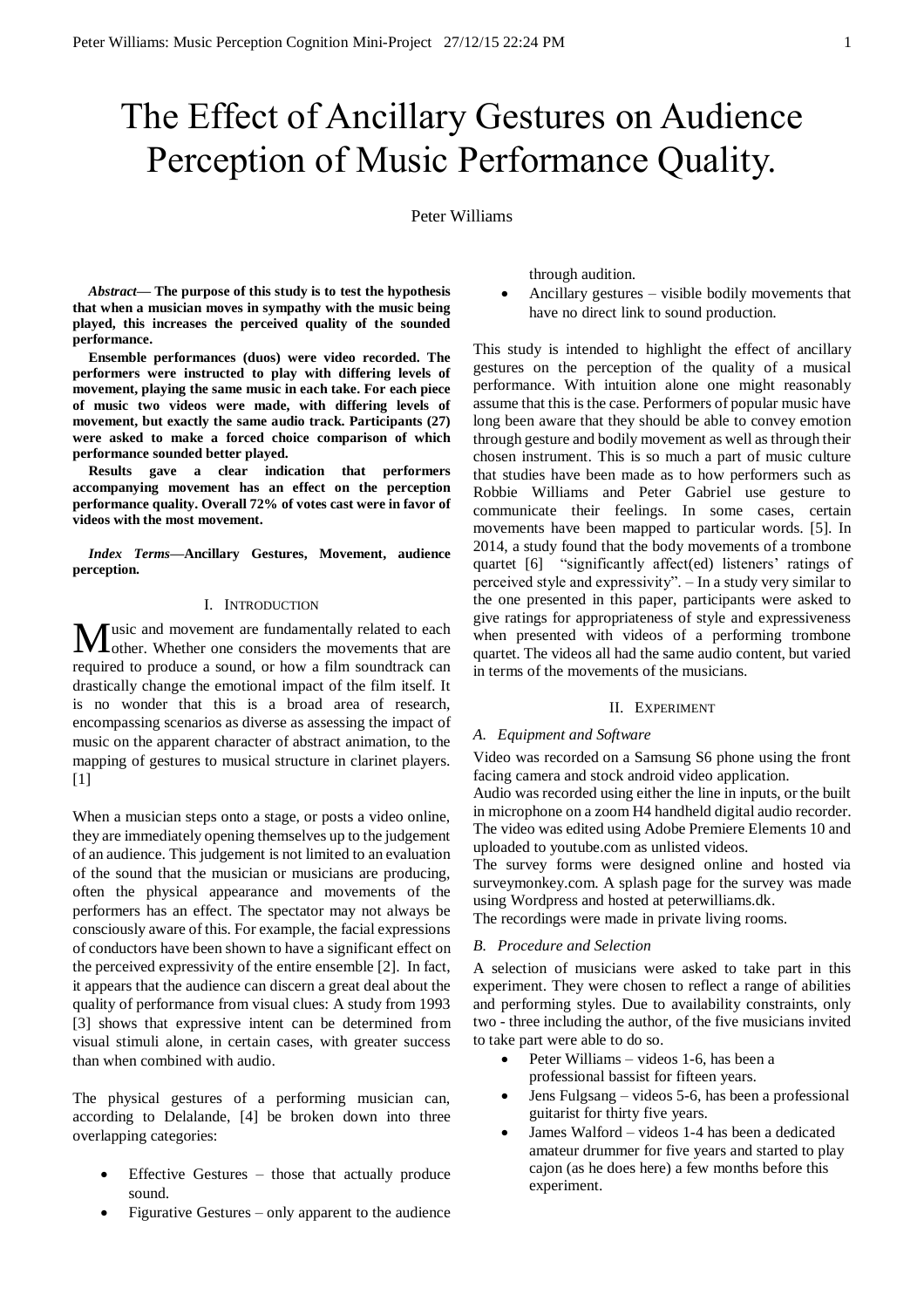The invited musicians were asked to choose a piece of music, or improvise a style that they were familiar with. The only constraints on their choice were that the piece should be short (eight bars or so, and that it should include a clear ending with no tempo variations. This was done to make video editing easier. The chosen music was then performed and recorded in three different states:

- as little movement as possible,
- moving freely to the music,
- with exaggerated movements.

Each of the three states were repeated until the invited musicians were happy with the result.

The invited musicians were then briefly interviewed about how they felt about their performance and their comments were noted for discussion.

The video was reviewed without listening to the audio, in order to find the best examples of each level of movement for each piece of music. These video clips were then dubbed using the first audio recording of each piece of music, resulting in three sets of two videos, each set of videos having exactly the same audio (although video 3 is shorter than video 4, by four bars, as a result of error in experimental procedure). The video footage was chosen to present a varying discrepancy in movement within each video pair. Video 3 and Video 4 demonstrated the greatest difference, Video 5 and 6 the least, and Video 1 and 2 were in between the two. None of the videos contained their original audio recording.

|         | Musicians /            | Style     | Level of        |
|---------|------------------------|-----------|-----------------|
|         | <b>Instruments</b>     |           | <b>Movement</b> |
| Video 1 | Williams: Bass Gtr     | Latin     | Moderate        |
|         | Walford: Cajon         |           |                 |
| Video 2 | Williams: Bass Gtr     | Latin     | As still as     |
|         | Walford: Cajon         |           | possible        |
| Video 3 | Williams: Bass Gtr     | Funk      | Exaggerated     |
|         | Walford: Cajon         |           |                 |
| Video 4 | Williams: Bass Gtr     | Funk      | As still as     |
|         | Walford: Cajon         |           | possible        |
| Video 5 | Fulgsang: Guitar       | Swing     | Moving          |
|         | Williams: Ukulele bass | All of me | slightly        |
| Video 6 | Fulgsang: Guitar       | Swing     | As still as     |
|         | Williams: Ukulele bass | All of me | possible        |

A survey was created where participants were asked, via forced choice, to state which video they most preferred out of each of the video pairs. They were also invited to state why they made this choice.

Invitations to take part in the survey were posted on Facebook and sent by email. The Facebook invitation was advertised, targeting people who are interested in music. Whether invited by email or through Facebook, the survey participants were given a link to a splash page. On the splash page, participants were asked to follow one of two links depending on their year of birth (odd or even), in this way a balanced set of data should have been obtained. The link corresponding to an odd year of birth led to a survey where all the videos with movement were shown first, the even link led to a survey showing videos with movement last. Unfortunately, this is not reflected in the results as Survey Monkey lost the results for one of the surveys.

## *C. Resulting data*

The data from surveymonkey.com was copied into a spreadsheet. The votes for each video were summed. A percentage preference was then calculated for each video within, it's video pair. In the same way a percentage preference for the videos with movement as a whole was calculated. A subset of data was created. Those participants who commented directly about movement, or made any comment suggesting they had guessed that the audio was the same had their data removed from this subset. The results of these calculations can be seen in Fig 1, along with the binomial distribution function for these results for comparison against a random vote result.

|                      | <b>With</b>     | <b>Without</b>  |            |
|----------------------|-----------------|-----------------|------------|
| <b>All Results</b>   | <b>Movement</b> | <b>Movement</b> | <b>BDF</b> |
| <b>Movement</b>      |                 |                 |            |
| <b>First</b>         | 68.42%          | 31.58%          | 0.22%      |
| <b>Movement Last</b> | 83.33%          | 16.67%          | 0.31%      |
| <b>Totals</b>        | 72.00%          | 28.00%          | 0.01%      |
|                      |                 |                 |            |
|                      | <b>With</b>     | <b>Without</b>  |            |
| <b>Filtered</b>      | <b>Movement</b> | <b>Movement</b> | <b>BDF</b> |
| <b>Movement</b>      |                 |                 |            |
| <b>First</b>         | 67.86%          | 32.14%          | 2.57%      |
| <b>Movement Last</b> | 66.67%          | 33.33%          | 37.50%     |
| <b>Totals</b>        | 67.74%          | 32.26%          | 2.07%      |

**Fig. 1**

The plot in Fig 2 was made to investigate the possibility that there might be a relationship between the extent of the difference in movement in each video pair, and the degree to which one of the videos was favored by the participants.



#### III. DISCUSSION

Judging from the comments that were submitted when asked why they chose one video over another, a significant portion of the participants (around 60%) guessed that their reaction to movement was being evaluated rather than their reaction to audio. The data from these participants was removed to create a subset. Even within this subset there was a good indication that their opinion was influenced by the movement of the musicians rather than the audio. The audio was exactly the same, if participants' choice was random, the probability of the obtained data occuring is little more than two percent.